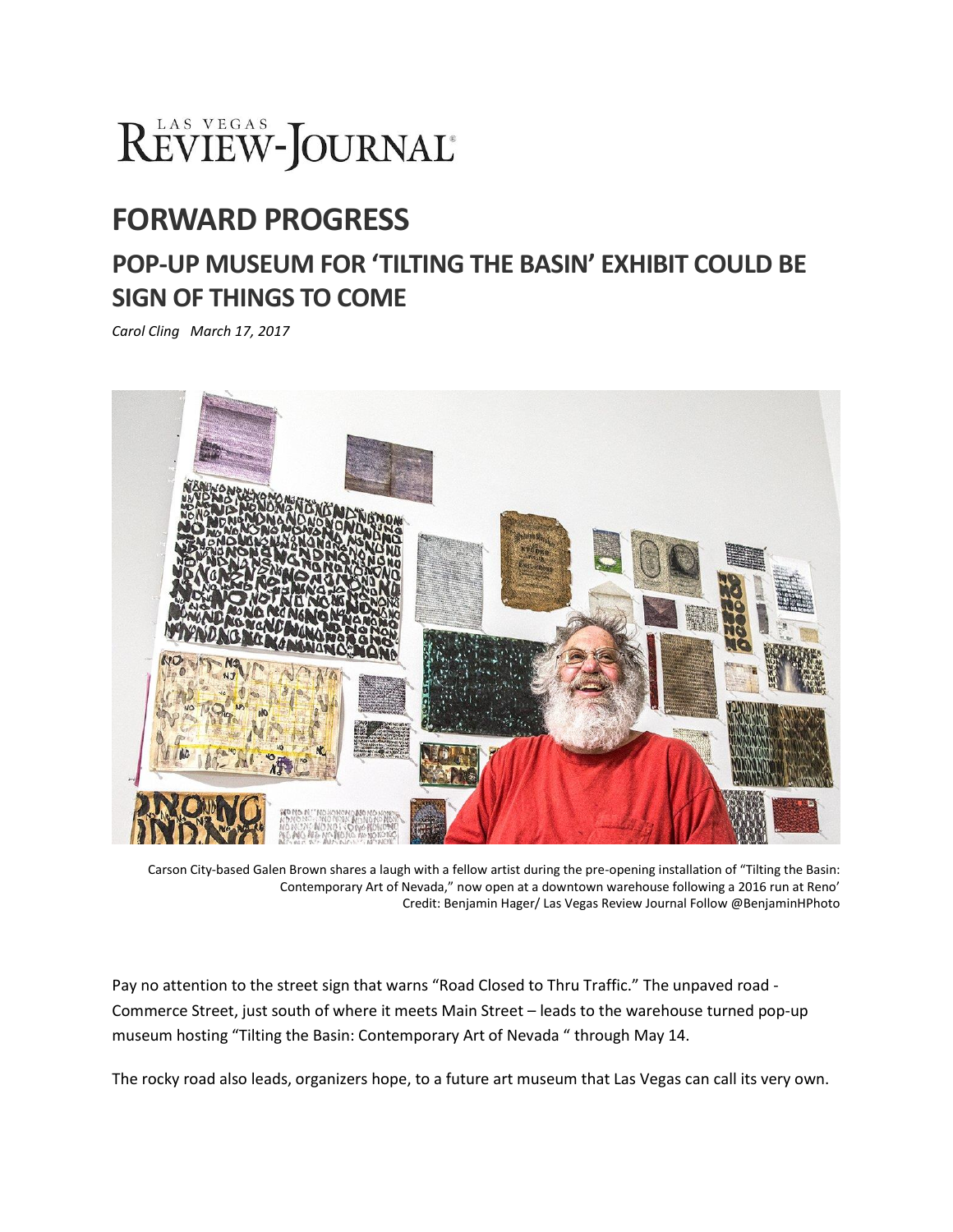When "Tilting the Basin" opened last year at Reno's Nevada Museum of Art, "we told everyone (the exhibit) was going to Las Vegas, even though we didn't have a place," recalls co-curator JoAnne Northrup, NMA's curatorial director and curator of contemporary art. "The space was definitely a challenge," agrees co-curator Michele Quinn, Las Vegas-based art adviser of MCQ Fine Art.

But Quinn had been working with developer Steven Molasky, who was in the process of acquiring a 40,000-square-foot Commerce Street warehouse that "couldn't be more perfect" as a setting for "Tilting the Basin."

With "fantastic natural light," the space is "renovated to the minimum – the floors are done, the walls are up," she says. "And that's all we need."

The warehouse exhibit space is more than twice the size of the NMA gallery where "Tilting the Basin" debuted last year, so there's "more room to breathe," Quinn observes, for the 100-plus works by 34 working Nevada artists.

That's apparent on a recent afternoon as Quinn joins multiple artists busy installing their works to recreate "Tilting the Basin" in the warehouse turned museum.

Artist JQ Caldwell's riding high on Skyjack lift, helping Chris Martin – head of preparation for the Nevada Museum of Art – suspend Carson City artist Galen Brown's series of "Trees" from the lofty ceiling.

They worked with the artist in Reno and gained an understanding of how the work should look, Marin explains.

Las Vegas-based David Ryan, meanwhile, is busy hanging his three-dimensional "Traced Tuttle" – with a little help from fellow artist Sean Slattery, also of Las Vegas.

Local Brent Sommerhauser is on the floor, painstakingly applying rubber cement to individual wooden tongue-and-groove floor segments – about 900 of them – for his piece "Curl."

And Reno-based Katie Lewis is putting the finishing touches on the installation of her "6359, 8718, 11284, 4531, 9143" – spans of delicate maroon threads representing the number of steps she took on specific days. It's the first time her work has been exhibited in Las Vegas.

"It's a beautiful space," Lewis says of the pop-up museum. "There's room. It's more open" than the NMA gallery.

The exhibit's Las Vegas run represents a partnership between NMA – which also coordinated the debut of artist Ugo Rondinone's "Seven Magic Mountains" last year in the desert south of Las Vegas - and backers of a future Symphony Park art museum. (The latter is known, logically enough, as the Art Museum at Symphony Park.)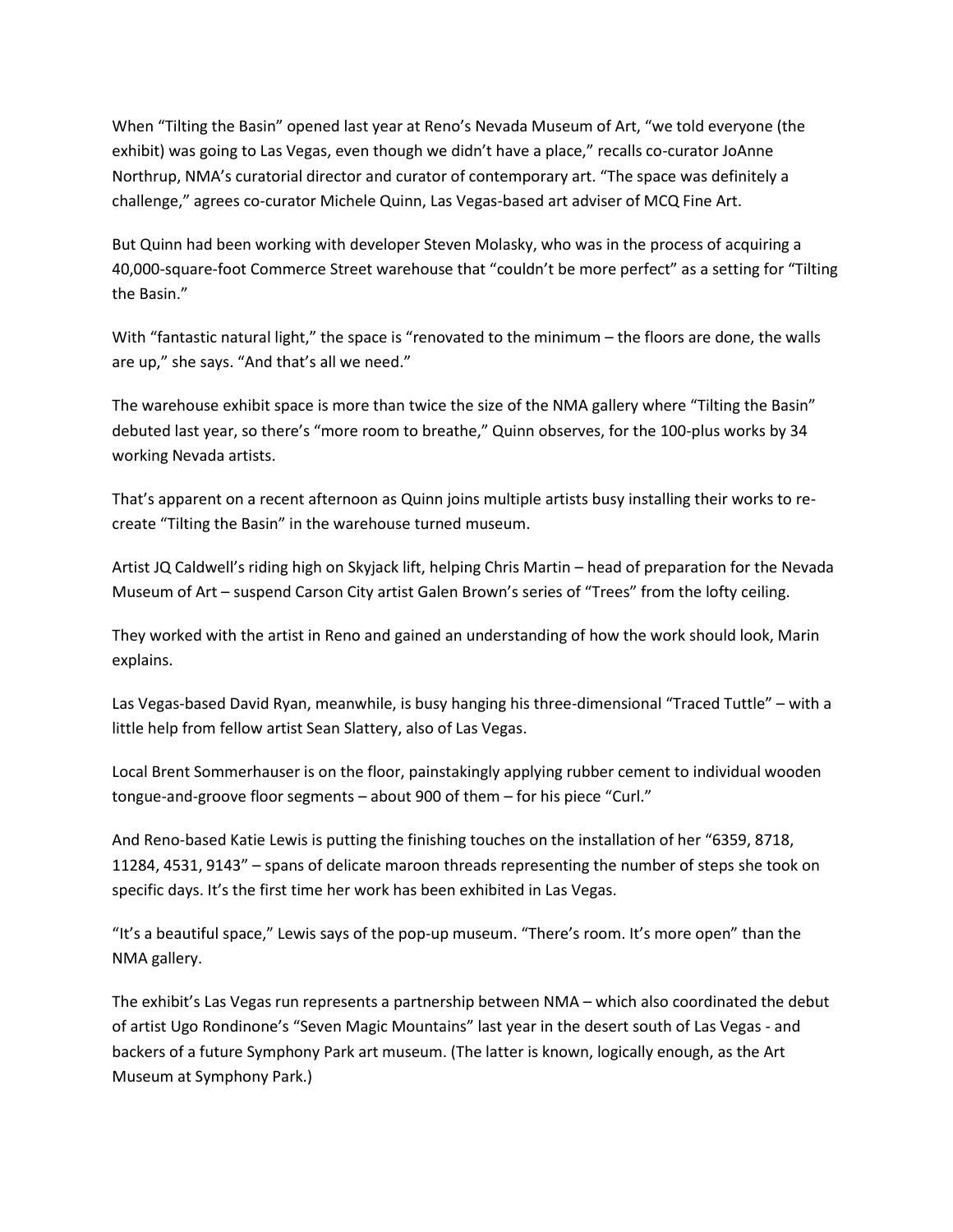"Tilting the Basin" has "been a really good bridge, or partnership, with us artists" from across Nevada, says Ryan, who expresses hope that the pop-up museum housing the exhibit will lead to a permanent one. "It feels like it's got the right momentum and people in place," he says.

### **On the road to Symphony Park**

"Tilting the Basin: Contemporary Art of Nevada" may be installed through May 14 in a pop-up warehouse museum on South Commerce Street. But it's a steppingstone for one of its presenting sponsors, the Art Museum at Symphony Park.

Exhibit co-curator – and museum board member – Michele Quinn says backers of the hoped-for museum are "off to a good start."

So far, Quinn says, they've raised \$2 million and have a memo of understanding from the city of Las Vegas that the museum "will receive a parcel of land in Symphony Park" as a location. Now, organizers are "trying to figure out the perfect location."

The proposed museum has "got a name, we've got a location," she points out. "There are a lot of issues, but the stars are aligning."

Overall, "we're excited about it," Quinn says of her fellow board members, adding that "this show will speak volumes" about the future of the planned museum.

"People need to have patience," Quinn says. "It's not something we can do by just snapping our fingers. I feel like it's the right place at the right time."

#### **Special programs**

Programs for families, educators and art lovers will augment the museum's two-month run in a pop-up Arts District space.

Among the scheduled highlights:

**Community Salon** — 6 p.m. Friday; David Walker, the Nevada Museum of Art's executive director, and Katie O'Neill, who chairs the Art Museum at Symphony Park's board of directors, will discuss art, culture, community and the future of art museums in Nevada with Amanda Horn, NMA's director of communications

**Artists Panel Discussion** — 2 p.m. Saturday; Northern and Southern Nevada artists (including Las Vegasbased Justin Favela, David Ryan and Brent Sommerhauser) join curators JoAnne Northrup and Michele Quinn to discuss the Silver State's contemporary art scene

**First Fridays** — 6 to 9 p.m. April 7 and May 5; food and drink, entertainment, gallery tours, hands-on art and discussions about a permanent art museum in Las Vegas